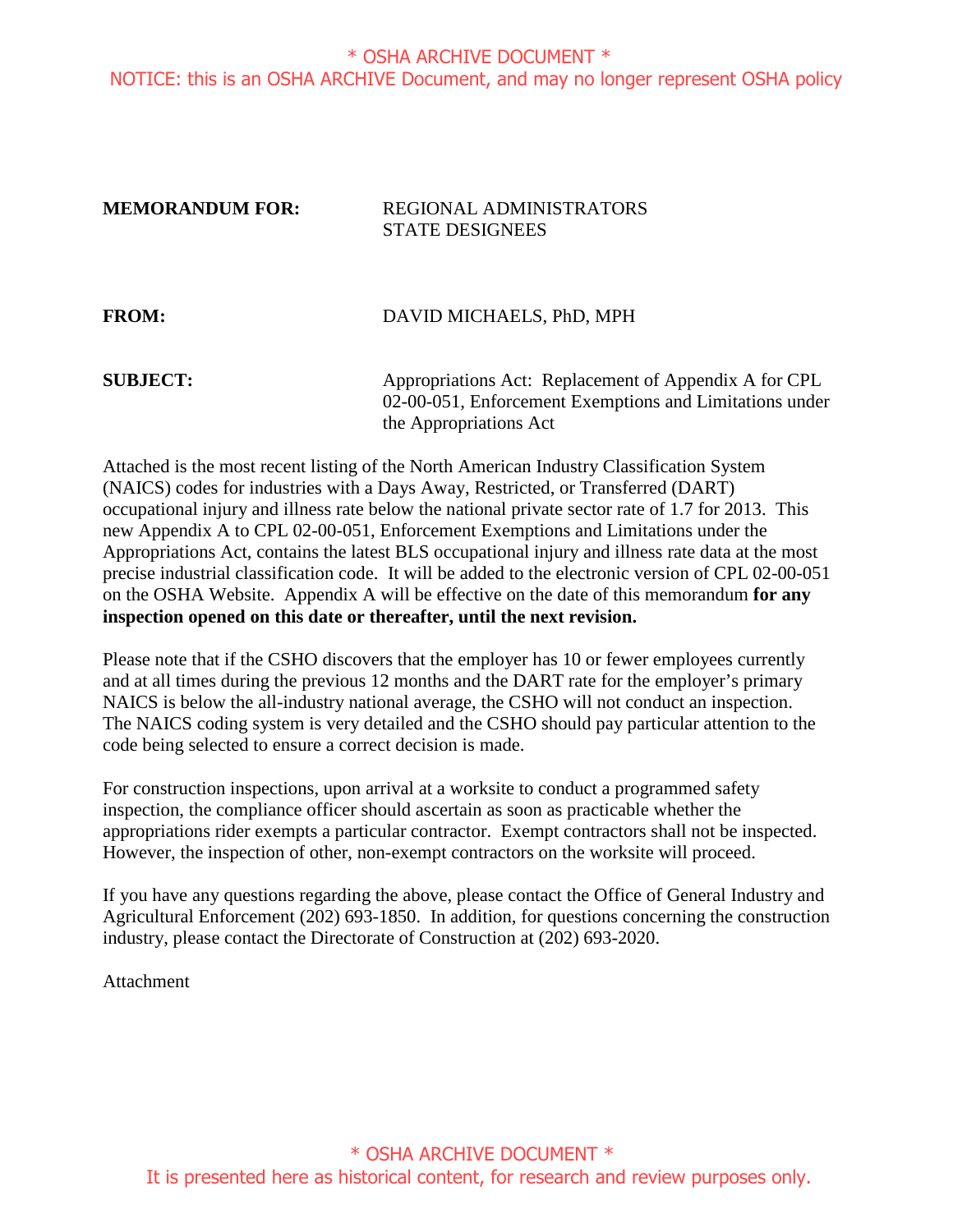#### \* OSHA ARCHIVE DOCUMENT \* NOTICE: this is an OSHA ARCHIVE Document, and may no longer represent OSHA policy

#### APPENDIX A

North American Industrial Classification System (NAICS) Codes for Industries with a Days Away, Restricted or Transferred (DART) Rate Less Than the National Average Rate of 1.7 for 2013.

Source: Bureau of Labor Statistic (BLS) data released December 4, 2014

| <b>2007 NAICS</b>    | <b>Industry</b>                                                   |  |
|----------------------|-------------------------------------------------------------------|--|
| Code                 |                                                                   |  |
|                      | <b>Mining</b>                                                     |  |
| 211111               | Crude Petroleum and Natural Gas Extraction                        |  |
| 211112               | Natural Gas Liquid Extraction                                     |  |
| 213111               | Drilling Oil and Gas Wells                                        |  |
| 213112               | Support Activities for Oil and Gas Operations                     |  |
|                      | <b>Utilities</b>                                                  |  |
| 221111               | <b>Hydroelectric Power Generation</b>                             |  |
| 221112               | <b>Fossil Fuel Electric Power Generation</b>                      |  |
| 221113               | <b>Nuclear Electric Power Generation</b>                          |  |
| 221119               | Other Electric Power Generation - solar electric power generation |  |
| 221121               | <b>Electric Bulk Power Transmission and Control</b>               |  |
| 221122               | <b>Electric Power Distribution</b>                                |  |
| 221310               | Water Supply and Irrigation Systems                               |  |
| 221320               | <b>Sewage Treatment Facilities</b>                                |  |
| 221330               | Steam and Air-Conditioning Supply                                 |  |
|                      | <b>Construction</b>                                               |  |
| 236210               | <b>Industrial Building Construction</b>                           |  |
| 236220               | Commercial and Institutional Building Construction                |  |
| 237120               | Oil and Gas Pipeline and Related Structures Construction          |  |
| 237210               | <b>Land Subdivision</b>                                           |  |
| 237990               | Other Heavy and Civil Engineering Construction                    |  |
| 238340               | Tile and Terrazzo Contractors                                     |  |
| <b>Manufacturing</b> |                                                                   |  |
| 311225               | <b>Fats and Oils Refining and Blending</b>                        |  |
| 311811               | <b>Retail Bakeries</b>                                            |  |
| 311930               | Flavoring Syrup and Concentrate Manufacturing                     |  |
| 312221               | <b>Cigarette Manufacturing</b>                                    |  |
| 313112               | Yarn Texturizing, Throwing, and Twisting Mills                    |  |
| 313113               | <b>Thread Mills</b>                                               |  |
| 313221               | Narrow Fabric Mills                                               |  |

#### \* OSHA ARCHIVE DOCUMENT \*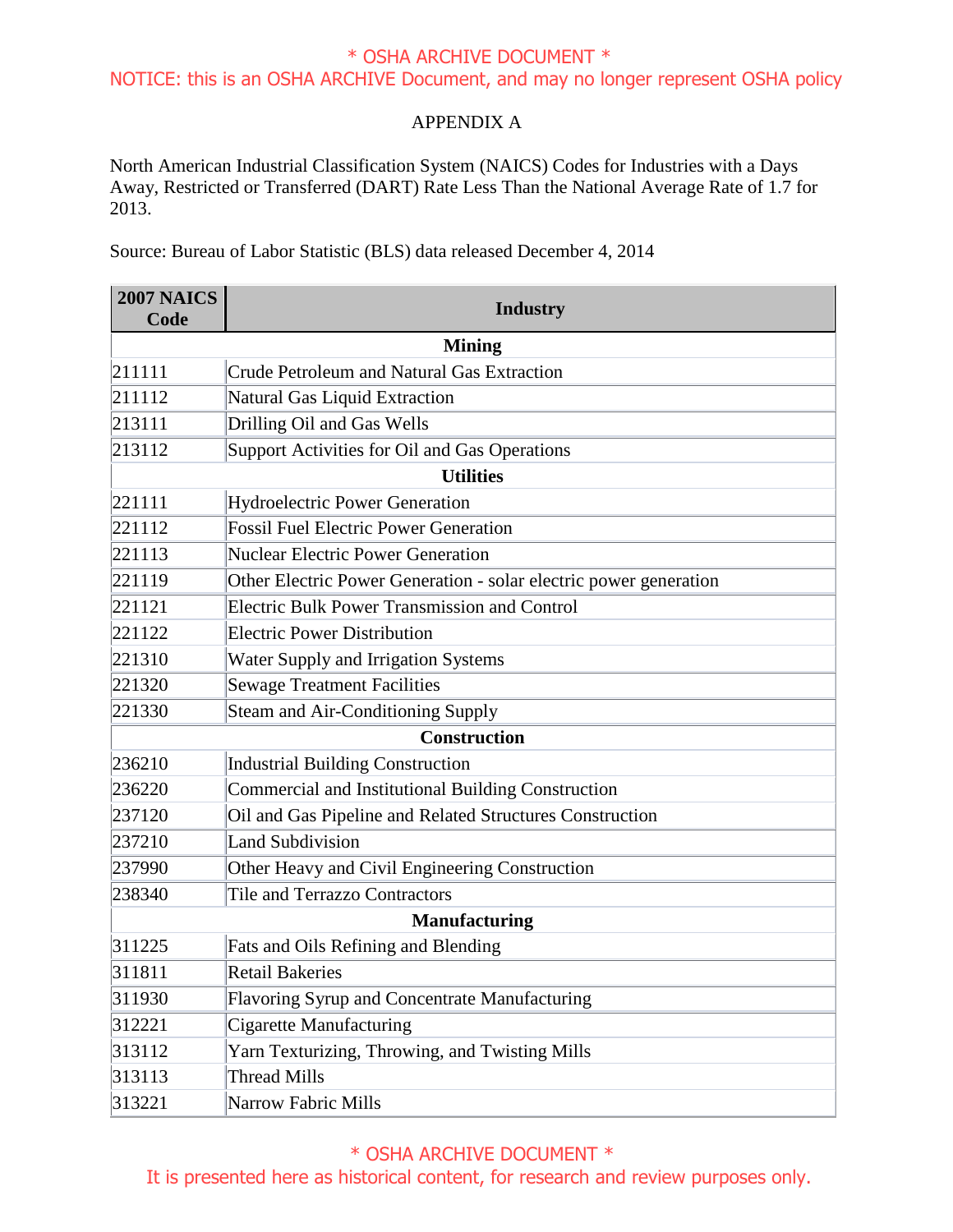## NOTICE: this is an OSHA ARCHIVE Document, and may no longer represent OSHA policy

| 313222 | Schiffli Machine Embroidery                                                         |
|--------|-------------------------------------------------------------------------------------|
| 313312 | Textile and Fabric Finishing (except Broadwoven Fabric) Mills                       |
| 314121 | Curtain and Drapery Mills                                                           |
| 314911 | <b>Textile Bag Mills</b>                                                            |
| 315111 | <b>Sheer Hosiery Mills</b>                                                          |
| 315119 | Other Hosiery and Sock Mills                                                        |
| 315191 | Outerwear Knitting Mills                                                            |
| 315211 | Men's and Boys' Cut and Sew Apparel Contractors                                     |
| 315212 | Women's, Girls', and Infants' Cut and Sew Apparel Contractors                       |
| 315222 | Men's and Boys' Cut and Sew Suit, Coat, and Overcoat Manufacturing                  |
| 315223 | Men's and Boys' Cut and Sew Shirt (except Work Shirt) Manufacturing                 |
| 315224 | Men's and Boys' Cut and Sew Trouser, Slack, and Jean Manufacturing                  |
| 315228 | Men's and Boys' Cut and Sew Other Outerwear Manufacturing                           |
| 315231 | Women's and Girls' Cut and Sew Lingerie, Loungewear, and Nightwear<br>Manufacturing |
| 315232 | Women's and Girls' Cut and Sew Blouse and Shirt Manufacturing                       |
| 315233 | Women's and Girls' Cut and Sew Dress Manufacturing                                  |
| 315239 | Women's and Girls' Cut and Sew Other Outerwear Manufacturing                        |
| 315291 | <b>Infants' Cut and Sew Apparel Manufacturing</b>                                   |
| 315292 | Fur and Leather Apparel Manufacturing                                               |
| 315299 | All Other Cut and Sew Apparel Manufacturing                                         |
| 315992 | Glove and Mitten Manufacturing                                                      |
| 315993 | Men's and Boys' Neckwear Manufacturing                                              |
| 315999 | Other Apparel Accessories and Other Apparel Manufacturing                           |
| 322110 | Pulp Mills                                                                          |
| 322121 | Paper (except Newsprint) Mills                                                      |
| 322122 | <b>Newsprint Mills</b>                                                              |
| 322130 | Paperboard Mills                                                                    |
| 322214 | Fiber Can, Tube, Drum, and Similar Products Manufacturing                           |
| 322221 | Coated and Laminated Packaging Paper Manufacturing                                  |
| 322224 | Uncoated Paper and Multiwall Bag Manufacturing                                      |
| 322231 | Die-Cut Paper and Paperboard Office Supplies Manufacturing                          |
| 322233 | Stationery, Tablet, and Related Product Manufacturing                               |
| 322291 | <b>Sanitary Paper Product Manufacturing</b>                                         |
| 322299 | All Other Converted Paper Product Manufacturing                                     |
| 323111 | <b>Commercial Gravure Printing</b>                                                  |
| 323112 | <b>Commercial Flexographic Printing</b>                                             |
| 323114 | <b>Quick Printing</b>                                                               |

# \* OSHA ARCHIVE DOCUMENT \*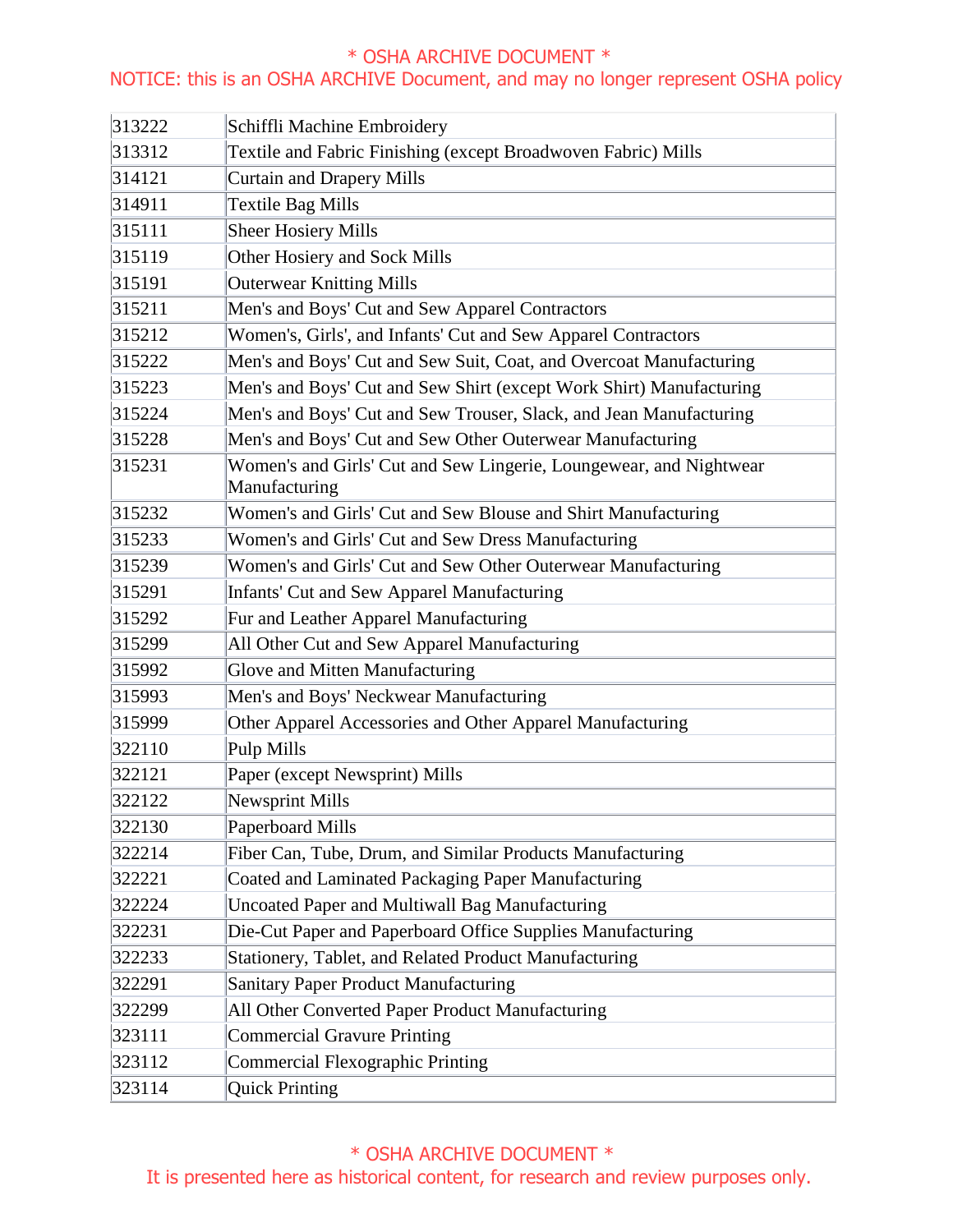## NOTICE: this is an OSHA ARCHIVE Document, and may no longer represent OSHA policy

| 323115 | Digital Printing                                                       |
|--------|------------------------------------------------------------------------|
| 323116 | <b>Manifold Business Forms Printing</b>                                |
| 323118 | Blankbook, Looseleaf Binders, and Devices Manufacturing                |
| 323119 | <b>Other Commercial Printing</b>                                       |
| 323122 | Prepress Services                                                      |
| 324110 | <b>Petroleum Refineries</b>                                            |
| 325110 | Petrochemical Manufacturing                                            |
| 325120 | <b>Industrial Gas Manufacturing</b>                                    |
| 325131 | Inorganic Dye and Pigment Manufacturing                                |
| 325132 | Synthetic Organic Dye and Pigment Manufacturing                        |
| 325181 | Alkalies and Chlorine Manufacturing                                    |
| 325182 | <b>Carbon Black Manufacturing</b>                                      |
| 325188 | All Other Basic Inorganic Chemical Manufacturing                       |
| 325191 | Gum and Wood Chemical Manufacturing                                    |
| 325192 | Cyclic Crude and Intermediate Manufacturing                            |
| 325193 | Ethyl Alcohol Manufacturing                                            |
| 325199 | All Other Basic Organic Chemical Manufacturing                         |
| 325211 | Plastics Material and Resin Manufacturing                              |
| 325212 | <b>Synthetic Rubber Manufacturing</b>                                  |
| 325221 | Cellulosic Organic Fiber Manufacturing                                 |
| 325222 | Noncellulosic Organic Fiber Manufacturing                              |
| 325311 | Nitrogenous Fertilizer Manufacturing                                   |
| 325312 | Phosphatic Fertilizer Manufacturing                                    |
| 325314 | Fertilizer (Mixing Only) Manufacturing                                 |
| 325320 | Pesticide and Other Agricultural Chemical Manufacturing                |
| 325411 | Medicinal and Botanical Manufacturing                                  |
| 325412 | <b>Pharmaceutical Preparation Manufacturing</b>                        |
| 325413 | In-Vitro Diagnostic Substance Manufacturing                            |
| 325414 | Biological Product (except Diagnostic) Manufacturing                   |
| 325510 | Paint and Coating Manufacturing                                        |
| 325520 | <b>Adhesive Manufacturing</b>                                          |
| 325611 | Soap and Other Detergent Manufacturing                                 |
| 325612 | Polish and Other Sanitation Good Manufacturing                         |
| 325613 | <b>Surface Active Agent Manufacturing</b>                              |
| 325910 | Printing Ink Manufacturing                                             |
| 325920 | <b>Explosives Manufacturing</b>                                        |
| 325992 | Photographic Film, Paper, Plate, and Chemical Manufacturing            |
| 325998 | All Other Miscellaneous Chemical Product and Preparation Manufacturing |

## \* OSHA ARCHIVE DOCUMENT \*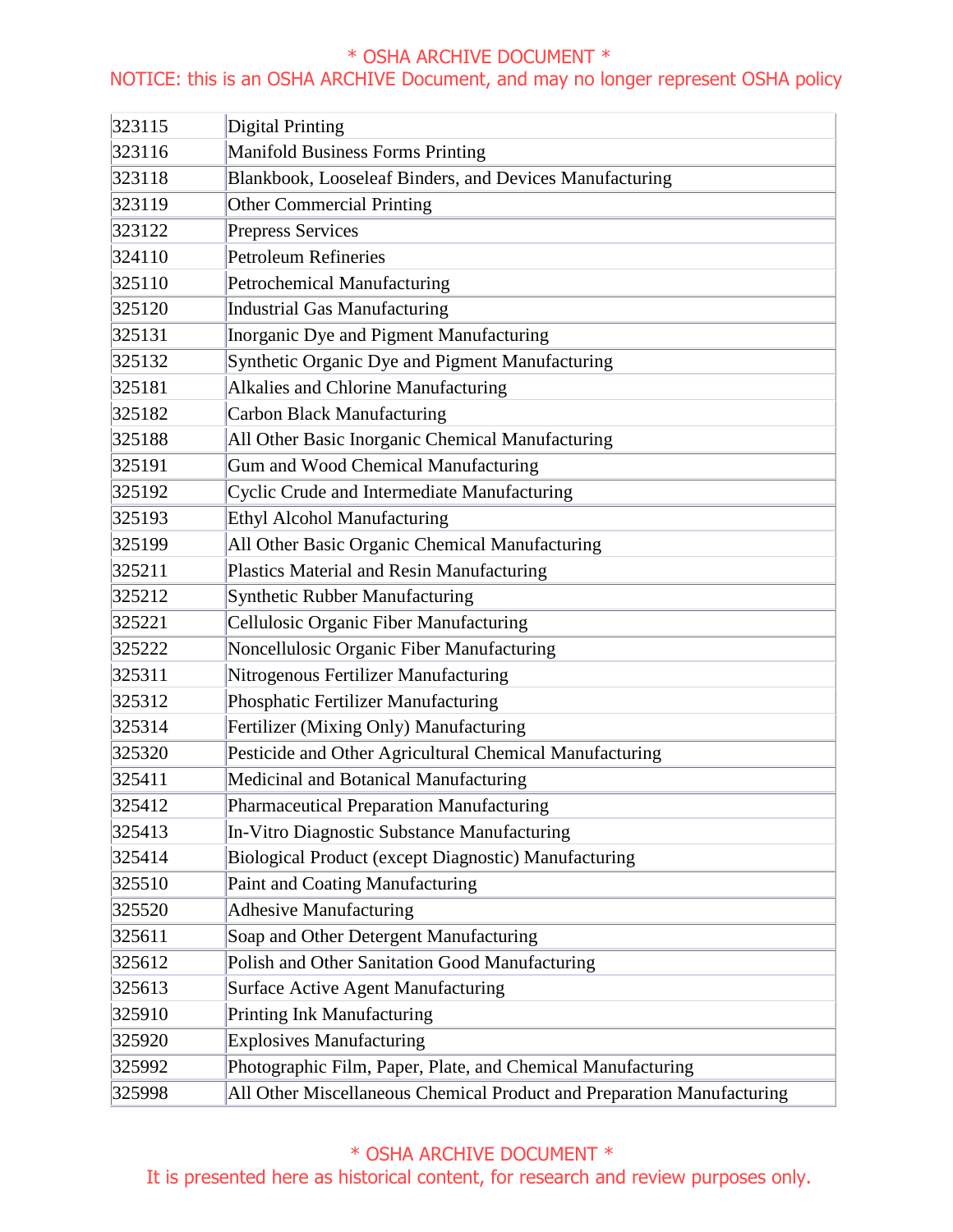## NOTICE: this is an OSHA ARCHIVE Document, and may no longer represent OSHA policy

| 326112 | Plastics Packaging Film and Sheet (including Laminated) Manufacturing |
|--------|-----------------------------------------------------------------------|
| 326140 | Polystyrene Foam Product Manufacturing                                |
| 327122 | Ceramic Wall and Floor Tile Manufacturing                             |
| 327410 | Lime Manufacturing                                                    |
| 327420 | <b>Gypsum Product Manufacturing</b>                                   |
| 327992 | Ground or Treated Mineral and Earth Manufacturing                     |
| 331111 | Iron and Steel Mills                                                  |
| 331112 | Electrometallurgical Ferroalloy Product Manufacturing                 |
| 331312 | Primary Aluminum Production                                           |
| 331315 | Aluminum Sheet, Plate, and Foil Manufacturing                         |
| 331522 | Nonferrous (except Aluminum) Die-Casting Foundries                    |
| 332117 | Powder Metallurgy Part Manufacturing                                  |
| 332211 | Cutlery and Flatware (except Precious) Manufacturing                  |
| 332912 | Fluid Power Valve and Hose Fitting Manufacturing                      |
| 332993 | <b>Ammunition (except Small Arms) Manufacturing</b>                   |
| 333132 | Oil and Gas Field Machinery and Equipment Manufacturing               |
| 333220 | Plastics and Rubber Industry Machinery Manufacturing                  |
| 333291 | Paper Industry Machinery Manufacturing                                |
| 333292 | <b>Textile Machinery Manufacturing</b>                                |
| 333293 | Printing Machinery and Equipment Manufacturing                        |
| 333295 | Semiconductor Machinery Manufacturing                                 |
| 333298 | All Other Industrial Machinery Manufacturing                          |
| 333311 | <b>Automatic Vending Machine Manufacturing</b>                        |
| 333313 | <b>Office Machinery Manufacturing</b>                                 |
| 333314 | Optical Instrument and Lens Manufacturing                             |
| 333315 | Photographic and Photocopying Equipment Manufacturing                 |
| 333319 | Other Commercial and Service Industry Machinery Manufacturing         |
| 333512 | Machine Tool (Metal Cutting Types) Manufacturing                      |
| 333515 | Cutting Tool and Machine Tool Accessory Manufacturing                 |
| 333611 | Turbine and Turbine Generator Set Units Manufacturing                 |
| 333618 | Other Engine Equipment Manufacturing                                  |
| 333911 | Pump and Pumping Equipment Manufacturing                              |
| 333912 | Air and Gas Compressor Manufacturing                                  |
| 333991 | Power-Driven Handtool Manufacturing                                   |
| 333992 | Welding and Soldering Equipment Manufacturing                         |
| 333994 | <b>Industrial Process Furnace and Oven Manufacturing</b>              |
| 333996 | Fluid Power Pump and Motor Manufacturing                              |
| 334111 | <b>Electronic Computer Manufacturing</b>                              |

\* OSHA ARCHIVE DOCUMENT \*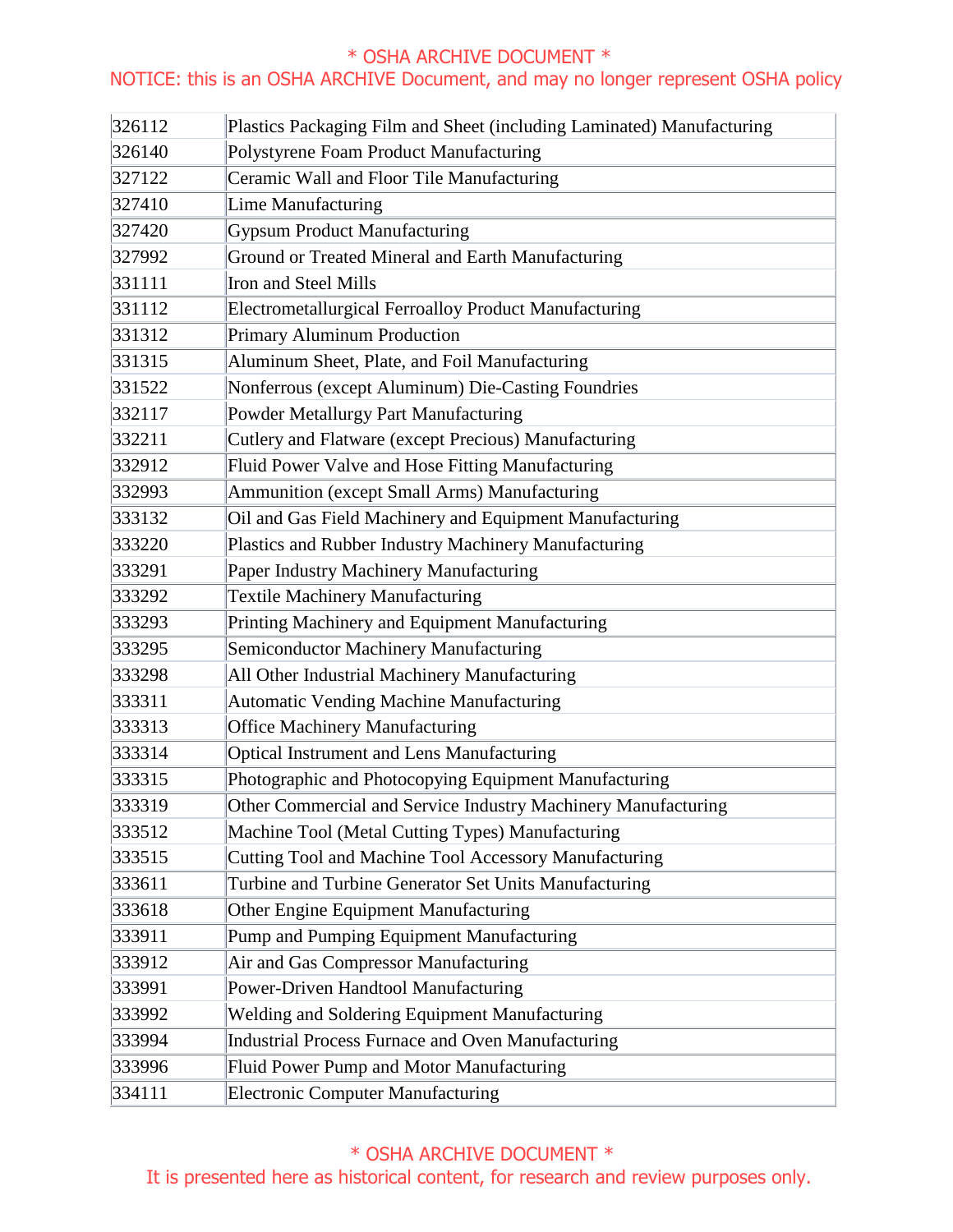## NOTICE: this is an OSHA ARCHIVE Document, and may no longer represent OSHA policy

| 334112 | Computer Storage Device Manufacturing                                                                                     |
|--------|---------------------------------------------------------------------------------------------------------------------------|
| 334113 | <b>Computer Terminal Manufacturing</b>                                                                                    |
| 334119 | Other Computer Peripheral Equipment Manufacturing - digital camera                                                        |
|        | manufacturing                                                                                                             |
| 334210 | Telephone Apparatus Manufacturing                                                                                         |
| 334220 | Radio and Television Broadcasting and Wireless Communications Equipment                                                   |
|        | Manufacturing                                                                                                             |
| 334290 | Other Communications Equipment Manufacturing                                                                              |
| 334310 | Audio and Video Equipment Manufacturing                                                                                   |
| 334412 | <b>Bare Printed Circuit Board Manufacturing</b>                                                                           |
| 334413 | Semiconductor and Related Device Manufacturing                                                                            |
| 334414 | <b>Electronic Capacitor Manufacturing</b>                                                                                 |
| 334415 | <b>Electronic Resistor Manufacturing</b>                                                                                  |
| 334416 | Electronic Coil, Transformer, and Other Inductor Manufacturing                                                            |
| 334417 | <b>Electronic Connector Manufacturing</b>                                                                                 |
| 334418 | Printed Circuit Assembly (Electronic Assembly) Manufacturing                                                              |
| 334419 | Other Electronic Component Manufacturing                                                                                  |
| 334510 | Electromedical and Electrotherapeutic Apparatus Manufacturing                                                             |
| 334511 | Search, Detection, Navigation, Guidance, Aeronautical, and Nautical System<br>and Instrument Manufacturing                |
| 334512 | Automatic Environmental Control Manufacturing for Residential, Commercial,<br>and Appliance Use                           |
| 334513 | Instruments and Related Products Manufacturing for Measuring, Displaying,<br>and Controlling Industrial Process Variables |
| 334514 | Totalizing Fluid Meter and Counting Device Manufacturing                                                                  |
| 334515 | Instrument Manufacturing for Measuring and Testing Electricity and Electrical<br>Signals                                  |
| 334516 | Analytical Laboratory Instrument Manufacturing                                                                            |
| 334517 | <b>Irradiation Apparatus Manufacturing</b>                                                                                |
| 334518 | Watch, Clock, and Part Manufacturing                                                                                      |
| 334519 | Other Measuring and Controlling Device Manufacturing                                                                      |
| 334611 | Software Reproducing                                                                                                      |
| 334612 | Prerecorded Compact Disc (except Software), Tape, and Record Reproducing                                                  |
| 334613 | Magnetic and Optical Recording Media Manufacturing                                                                        |
| 335129 | Other Lighting Equipment Manufacturing                                                                                    |
| 335221 | Household Cooking Appliance Manufacturing                                                                                 |
| 335312 | Motor and Generator Manufacturing                                                                                         |
| 335313 | Switchgear and Switchboard Apparatus Manufacturing                                                                        |
| 335314 | Relay and Industrial Control Manufacturing                                                                                |

## \* OSHA ARCHIVE DOCUMENT \*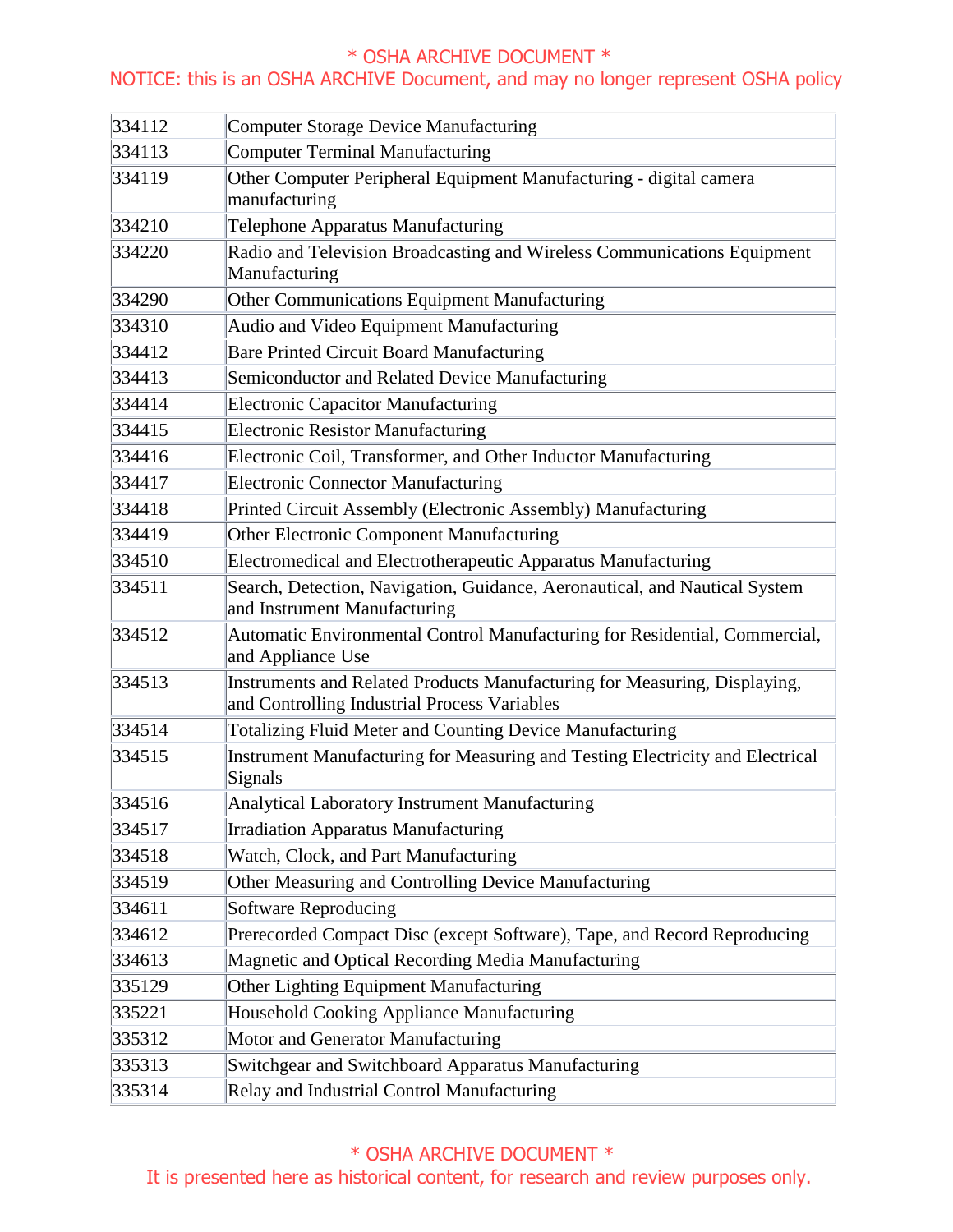## NOTICE: this is an OSHA ARCHIVE Document, and may no longer represent OSHA policy

| 335921 | <b>Fiber Optic Cable Manufacturing</b>                                                                                 |
|--------|------------------------------------------------------------------------------------------------------------------------|
| 335931 | <b>Current-Carrying Wiring Device Manufacturing</b>                                                                    |
| 335999 | All Other Miscellaneous Electrical Equipment and Component Manufacturing                                               |
| 336412 | Aircraft Engine and Engine Parts Manufacturing                                                                         |
| 336414 | Guided Missile and Space Vehicle Manufacturing                                                                         |
| 336415 | Guided Missile and Space Vehicle Propulsion Unit and Propulsion Unit Parts<br>Manufacturing                            |
| 336991 | Motorcycle, Bicycle, and Parts Manufacturing                                                                           |
| 336992 | Military Armored Vehicle, Tank, and Tank Component Manufacturing                                                       |
| 337211 | <b>Wood Office Furniture Manufacturing</b>                                                                             |
| 337214 | Office Furniture (except Wood) Manufacturing                                                                           |
| 337920 | <b>Blind and Shade Manufacturing</b>                                                                                   |
| 339112 | Surgical and Medical Instrument Manufacturing                                                                          |
| 339113 | Surgical Appliance and Supplies Manufacturing                                                                          |
| 339114 | Dental Equipment and Supplies Manufacturing                                                                            |
| 339115 | <b>Ophthalmic Goods Manufacturing</b>                                                                                  |
| 339116 | <b>Dental Laboratories</b>                                                                                             |
| 339911 | Jewelry (except Costume) Manufacturing                                                                                 |
| 339912 | Silverware and Hollowware Manufacturing                                                                                |
| 339913 | Jewelers' Material and Lapidary Work Manufacturing                                                                     |
| 339914 | Costume Jewelry and Novelty Manufacturing                                                                              |
| 339931 | Doll and Stuffed Toy Manufacturing                                                                                     |
| 339932 | Game, Toy, and Children's Vehicle Manufacturing                                                                        |
| 339943 | Marking Device Manufacturing                                                                                           |
| 339993 | Fastener, Button, Needle, and Pin Manufacturing                                                                        |
|        | <b>Wholesale Trade</b>                                                                                                 |
| 423410 | Photographic Equipment and Supplies Merchant Wholesalers                                                               |
| 423420 | <b>Office Equipment Merchant Wholesalers</b>                                                                           |
| 423430 | Computer and Computer Peripheral Equipment and Software Merchant<br>Wholesalers                                        |
| 423440 | Other Commercial Equipment Merchant Wholesalers                                                                        |
| 423450 | Medical, Dental, and Hospital Equipment and Supplies Merchant Wholesalers                                              |
| 423460 | <b>Ophthalmic Goods Merchant Wholesalers</b>                                                                           |
| 423490 | Other Professional Equipment and Supplies Merchant Wholesalers                                                         |
| 423610 | Electrical Apparatus and Equipment, Wiring Supplies, and Related Equipment<br><b>Merchant Wholesalers</b>              |
| 423620 | Electrical and Electronic Appliance, Television, and Radio Set Merchant<br>Wholesalers - except electric water heaters |
| 423690 | Other Electronic Parts and Equipment Merchant Wholesalers                                                              |

\* OSHA ARCHIVE DOCUMENT \*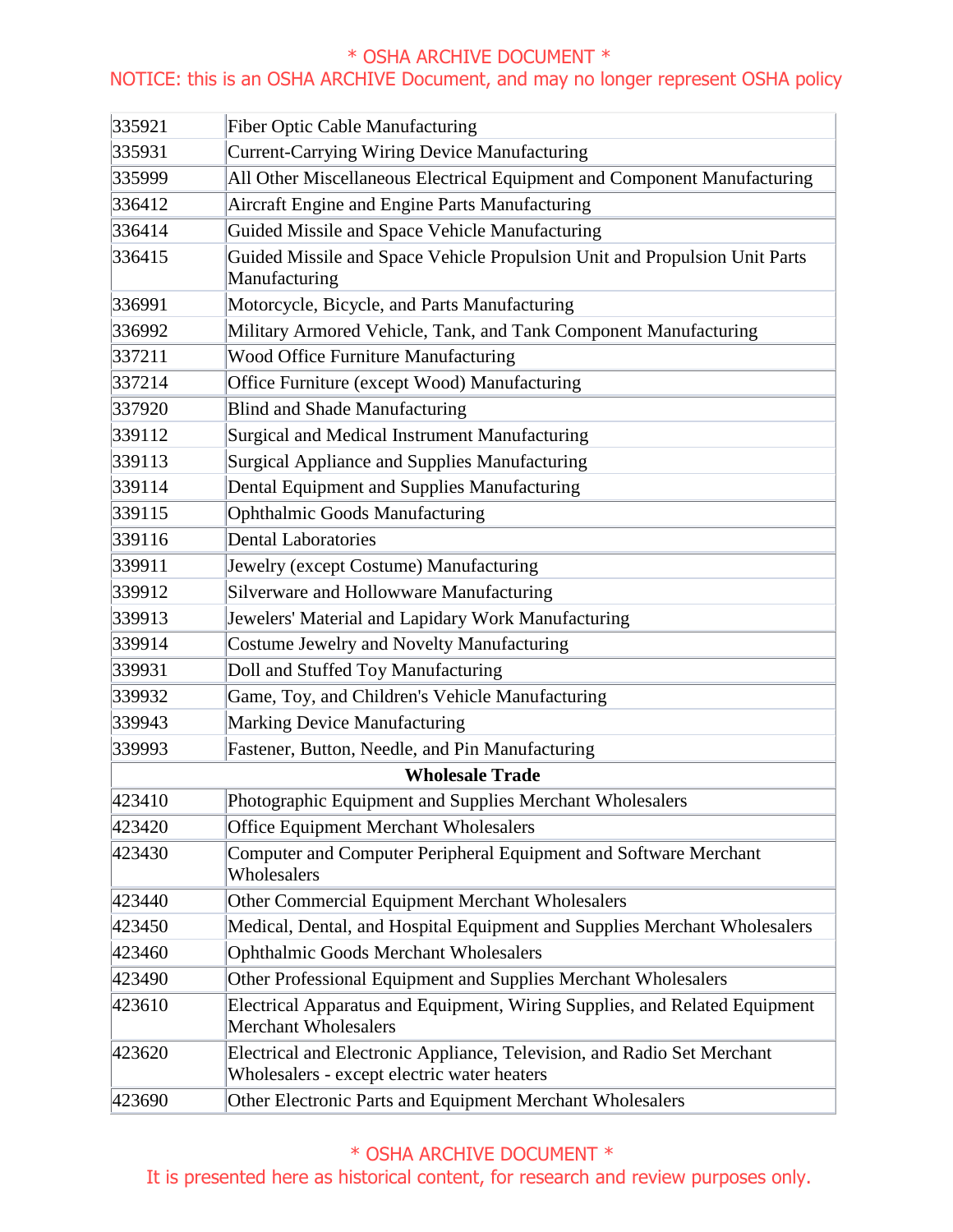## NOTICE: this is an OSHA ARCHIVE Document, and may no longer represent OSHA policy

| 423710 | Hardware Merchant Wholesalers                                                                              |
|--------|------------------------------------------------------------------------------------------------------------|
| 423720 | Plumbing and Heating Equipment and Supplies (Hydronics) Merchant<br>Wholesalers - gas household appliances |
| 423730 | Warm Air Heating and Air-Conditioning Equipment and Supplies Merchant<br>Wholesalers                       |
| 423740 | Refrigeration Equipment and Supplies Merchant Wholesalers                                                  |
| 423810 | Construction and Mining (except Oil Well) Machinery and Equipment Merchant<br>Wholesalers                  |
| 423820 | Farm and Garden Machinery and Equipment Merchant Wholesalers                                               |
| 423830 | <b>Industrial Machinery and Equipment Merchant Wholesalers</b>                                             |
| 423840 | <b>Industrial Supplies Merchant Wholesalers</b>                                                            |
| 423850 | Service Establishment Equipment and Supplies Merchant Wholesalers                                          |
| 423860 | Transportation Equipment and Supplies (except Motor Vehicle) Merchant<br>Wholesalers                       |
| 423910 | Sporting and Recreational Goods and Supplies Merchant Wholesalers                                          |
| 423920 | Toy and Hobby Goods and Supplies Merchant Wholesalers                                                      |
| 423940 | Jewelry, Watch, Precious Stone, and Precious Metal Merchant Wholesalers                                    |
| 423990 | Other Miscellaneous Durable Goods Merchant Wholesalers                                                     |
| 424210 | Drugs and Druggists' Sundries Merchant Wholesalers                                                         |
| 424310 | Piece Goods, Notions, and Other Dry Goods Merchant Wholesalers                                             |
| 424320 | Men's and Boys' Clothing and Furnishings Merchant Wholesalers                                              |
| 424330 | Women's, Children's, and Infants' Clothing and Accessories Merchant<br>Wholesalers                         |
| 424340 | <b>Footwear Merchant Wholesalers</b>                                                                       |
| 424610 | Plastics Materials and Basic Forms and Shapes Merchant Wholesalers                                         |
| 424690 | Other Chemical and Allied Products Merchant Wholesalers                                                    |
|        | <b>Retail Trade</b>                                                                                        |
| 441110 | New Car Dealers                                                                                            |
| 441120 | <b>Used Car Dealers</b>                                                                                    |
| 441210 | <b>Recreational Vehicle Dealers</b>                                                                        |
| 443111 | <b>Household Appliance Stores</b>                                                                          |
| 443112 | Radio, Television, and Other Electronics Stores                                                            |
| 443120 | <b>Computer and Software Stores</b>                                                                        |
| 443130 | Camera and Photographic Supplies Stores                                                                    |
| 444120 | Paint and Wallpaper Stores                                                                                 |
| 445120 | <b>Convenience Stores</b>                                                                                  |
| 445230 | Fruit and Vegetable Markets                                                                                |
| 445310 | Beer, Wine, and Liquor Stores                                                                              |
| 446110 | Pharmacies and Drug Stores                                                                                 |

## \* OSHA ARCHIVE DOCUMENT \*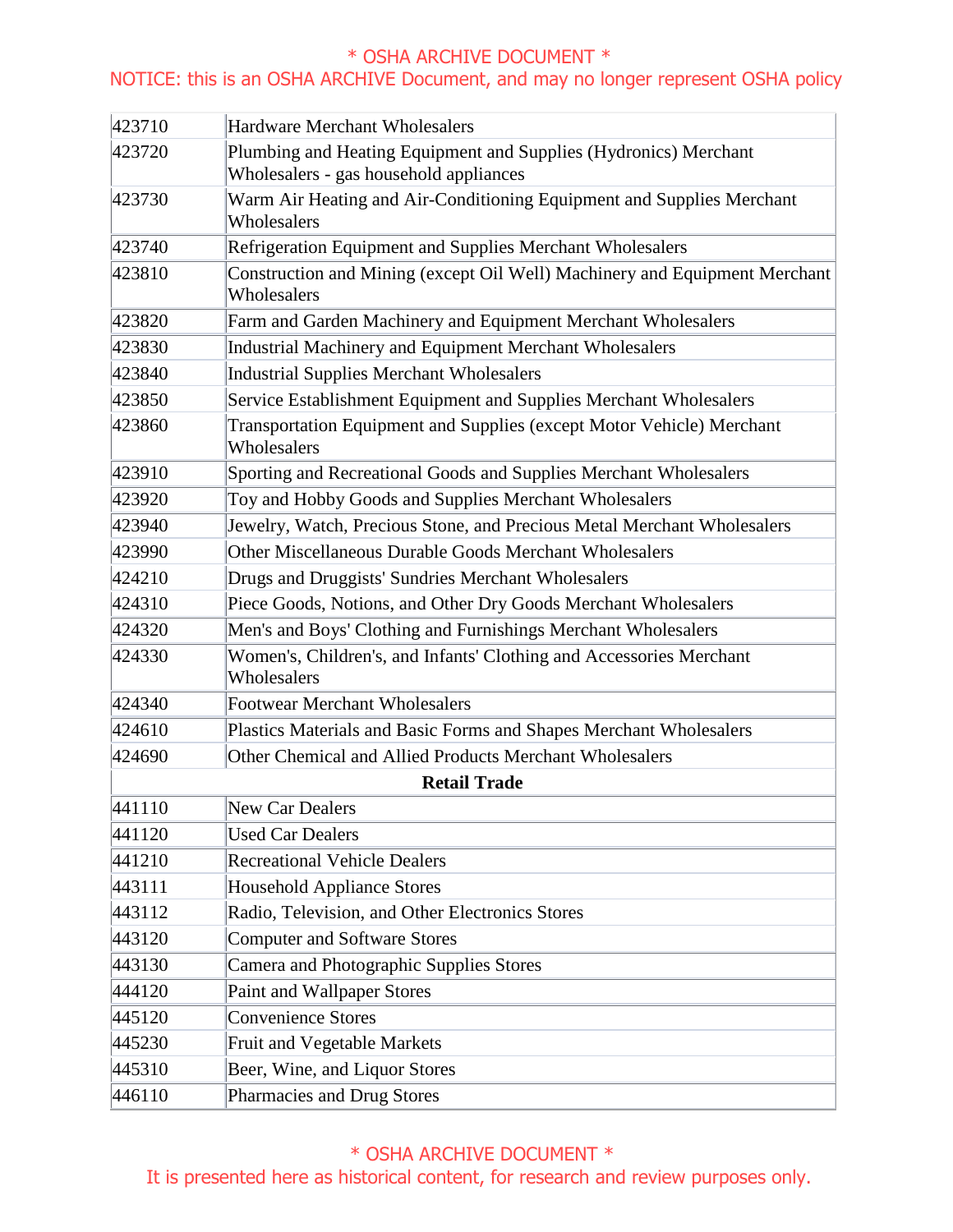## NOTICE: this is an OSHA ARCHIVE Document, and may no longer represent OSHA policy

| 446120                                | Cosmetics, Beauty Supplies, and Perfume Stores      |  |
|---------------------------------------|-----------------------------------------------------|--|
| 446130                                | <b>Optical Goods Stores</b>                         |  |
| 446191                                | Food (Health) Supplement Stores                     |  |
| 446199                                | All Other Health and Personal Care Stores           |  |
| 447110                                | <b>Gasoline Stations with Convenience Stores</b>    |  |
| 447190                                | <b>Other Gasoline Stations</b>                      |  |
| 448110                                | Men's Clothing Stores                               |  |
| 448120                                | <b>Women's Clothing Stores</b>                      |  |
| 448130                                | Children's and Infants' Clothing Stores             |  |
| 448140                                | <b>Family Clothing Stores</b>                       |  |
| 448190                                | Other Clothing Stores                               |  |
| 448310                                | <b>Jewelry Stores</b>                               |  |
| 448320                                | Luggage and Leather Goods Stores                    |  |
| 451110                                | <b>Sporting Goods Stores</b>                        |  |
| 451120                                | Hobby, Toy, and Game Stores                         |  |
| 451130                                | Sewing, Needlework, and Piece Goods Stores          |  |
| 451140                                | <b>Musical Instrument and Supplies Stores</b>       |  |
| 451211                                | <b>Book Stores</b>                                  |  |
| 451212                                | <b>News Dealers and Newsstands</b>                  |  |
| 451220                                | Prerecorded Tape, Compact Disc, and Record Stores   |  |
| 453110                                | Florists                                            |  |
| 453210                                | Office Supplies and Stationery Stores               |  |
| 453220                                | Gift, Novelty, and Souvenir Stores                  |  |
| 454111                                | <b>Electronic Shopping</b>                          |  |
| 454112                                | <b>Electronic Auctions</b>                          |  |
| 454113                                | Mail-Order Houses                                   |  |
| <b>Transportation and Warehousing</b> |                                                     |  |
| 481211                                | Nonscheduled Chartered Passenger Air Transportation |  |
| 481212                                | Nonscheduled Chartered Freight Air Transportation   |  |
| 481219                                | Other Nonscheduled Air Transportation               |  |
| 483211                                | <b>Inland Water Freight Transportation</b>          |  |
| 483212                                | <b>Inland Water Passenger Transportation</b>        |  |
| 485320                                | Limousine Service                                   |  |
| 486210                                | <b>Pipeline Transportation of Natural Gas</b>       |  |
| 487210                                | Scenic and Sightseeing Transportation, Water        |  |
| 487990                                | Scenic and Sightseeing Transportation, Other        |  |
| 488330                                | Navigational Services to Shipping                   |  |
| 488390                                | Other Support Activities for Water Transportation   |  |

## \* OSHA ARCHIVE DOCUMENT \*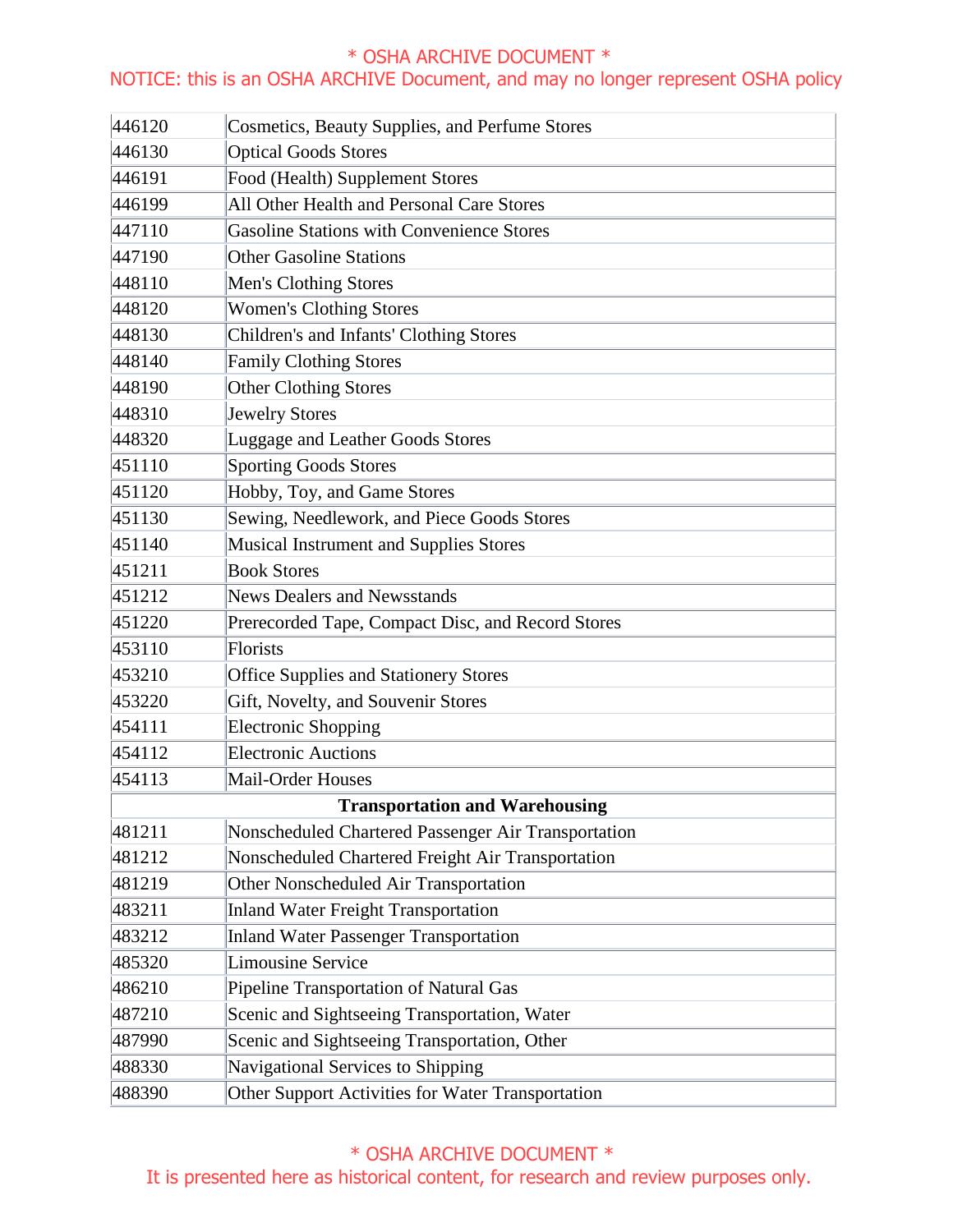### NOTICE: this is an OSHA ARCHIVE Document, and may no longer represent OSHA policy

| 488410 | <b>Motor Vehicle Towing</b>                                 |
|--------|-------------------------------------------------------------|
| 488510 | <b>Freight Transportation Arrangement</b>                   |
|        | <b>Information</b>                                          |
| 511110 | Newspaper Publishers                                        |
| 511120 | <b>Periodical Publishers</b>                                |
| 511130 | <b>Book Publishers</b>                                      |
| 511140 | Directory and Mailing List Publishers                       |
| 511191 | <b>Greeting Card Publishers</b>                             |
| 511199 | <b>All Other Publishers</b>                                 |
| 511210 | <b>Software Publishers</b>                                  |
| 512110 | Motion Picture and Video Production                         |
| 512120 | Motion Picture and Video Distribution                       |
| 512131 | Motion Picture Theaters (except Drive-Ins)                  |
| 512132 | <b>Drive-In Motion Picture Theaters</b>                     |
| 512191 | Teleproduction and Other Postproduction Services            |
| 512199 | Other Motion Picture and Video Industries                   |
| 515111 | <b>Radio Networks</b>                                       |
| 515112 | <b>Radio Stations</b>                                       |
| 515120 | <b>Television Broadcasting</b>                              |
| 517210 | Wireless Telecommunications Carriers (except Satellite)     |
| 517911 | <b>Telecommunications Resellers</b>                         |
| 517919 | <b>All Other Telecommunications</b>                         |
| 519110 | <b>News Syndicates</b>                                      |
| 519120 | Libraries and Archives                                      |
| 519130 | Internet Publishing and Broadcasting and Web Search Portals |
| 519190 | <b>All Other Information Services</b>                       |
|        | <b>Finance and Insurance</b>                                |
| 522110 | <b>Commercial Banking</b>                                   |
| 522120 | <b>Savings Institutions</b>                                 |
| 522130 | <b>Credit Unions</b>                                        |
| 522190 | <b>Other Depository Credit Intermediation</b>               |
| 522210 | <b>Credit Card Issuing</b>                                  |
| 522220 | <b>Sales Financing</b>                                      |
| 522291 | <b>Consumer Lending</b>                                     |
| 522292 | <b>Real Estate Credit</b>                                   |
| 522293 | <b>International Trade Financing</b>                        |
| 522294 | <b>Secondary Market Financing</b>                           |
| 522298 | All Other Nondepository Credit Intermediation               |

## \* OSHA ARCHIVE DOCUMENT \*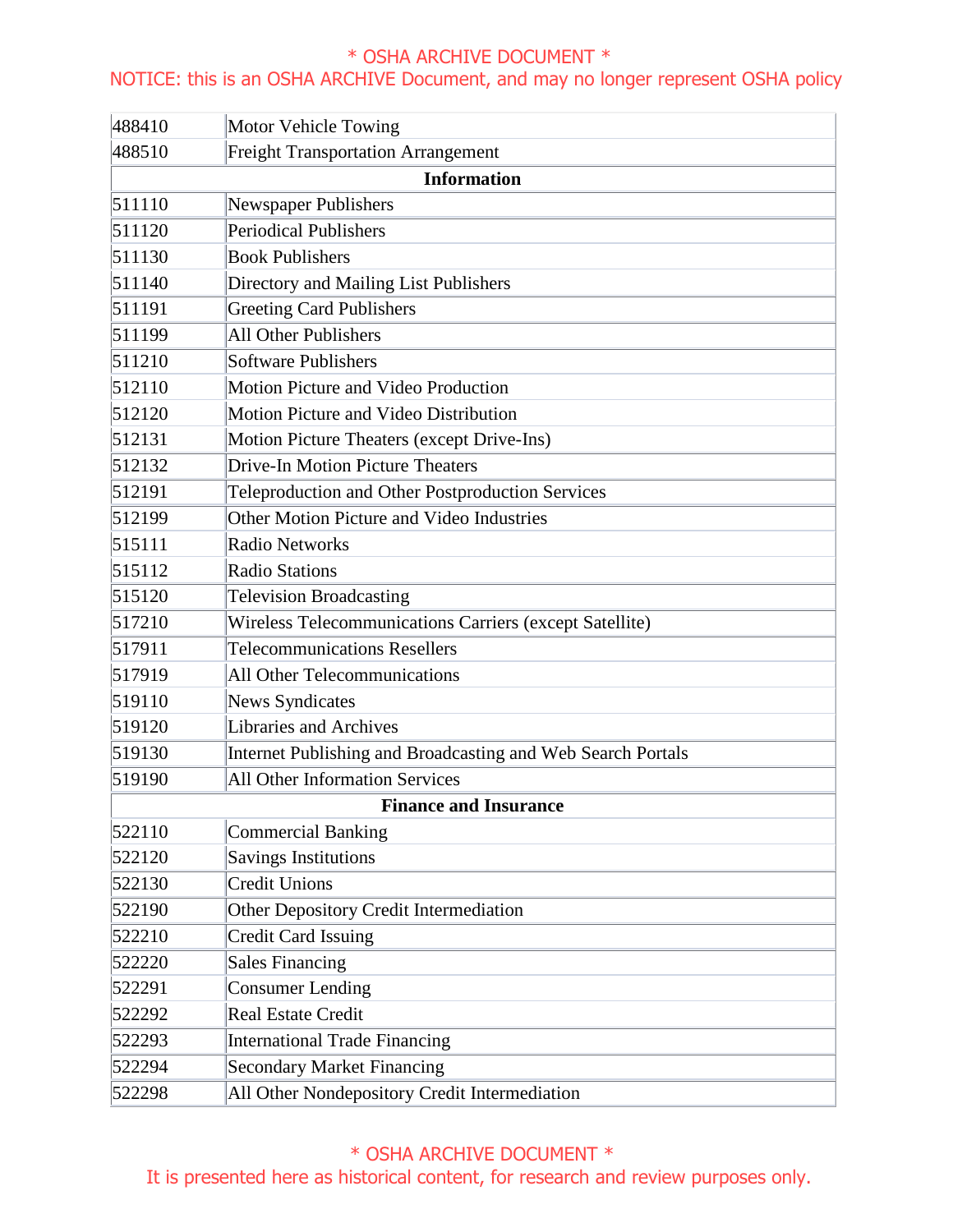## NOTICE: this is an OSHA ARCHIVE Document, and may no longer represent OSHA policy

| 522310                                    | Mortgage and Nonmortgage Loan Brokers                                            |  |
|-------------------------------------------|----------------------------------------------------------------------------------|--|
| 522320                                    | Financial Transactions Processing, Reserve, and Clearinghouse Activities         |  |
| 522390                                    | Other Activities Related to Credit Intermediation                                |  |
| 523110                                    | <b>Investment Banking and Securities Dealing</b>                                 |  |
| 523120                                    | Securities Brokerage                                                             |  |
| 523130                                    | Commodity Contracts Dealing                                                      |  |
| 523140                                    | <b>Commodity Contracts Brokerage</b>                                             |  |
| 523910                                    | Miscellaneous Intermediation                                                     |  |
| 523920                                    | Portfolio Management                                                             |  |
| 523930                                    | <b>Investment Advice</b>                                                         |  |
| 523991                                    | Trust, Fiduciary, and Custody Activities                                         |  |
| 523999                                    | Miscellaneous Financial Investment Activities                                    |  |
| 524113                                    | Direct Life Insurance Carriers                                                   |  |
| 524114                                    | Direct Health and Medical Insurance Carriers                                     |  |
| 524126                                    | Direct Property and Casualty Insurance Carriers                                  |  |
| 524127                                    | Direct Title Insurance Carriers                                                  |  |
| 524128                                    | Other Direct Insurance (except Life, Health, and Medical) Carriers               |  |
| 524130                                    | <b>Reinsurance Carriers</b>                                                      |  |
| 524210                                    | <b>Insurance Agencies and Brokerages</b>                                         |  |
| 524291                                    | <b>Claims Adjusting</b>                                                          |  |
| 524292                                    | Third Party Administration of Insurance and Pension Funds                        |  |
| 524298                                    | All Other Insurance Related Activities                                           |  |
| 525110                                    | <b>Pension Funds</b>                                                             |  |
| 525120                                    | <b>Health and Welfare Funds</b>                                                  |  |
| 525190                                    | <b>Other Insurance Funds</b>                                                     |  |
| <b>Real Estate and Rental and Leasing</b> |                                                                                  |  |
| 531120                                    | Lessors of Nonresidential Buildings (excpet Miniwarehouses)                      |  |
| 531130                                    | Lessors of Miniwarehouses and Self-Storage Units                                 |  |
| 531210                                    | <b>Offices of Real Estate Agents and Brokers</b>                                 |  |
| 531390                                    | <b>Other Activities Related to Real Estate</b>                                   |  |
| 532310                                    | <b>General Rental Centers</b>                                                    |  |
| 532411                                    | Commercial Air, Rail, and Water Transportation Equipment Rental and Leasing      |  |
| 532412                                    | Construction, Mining, and Forestry Machinery and Equipment Rental and<br>Leasing |  |
| 532420                                    | Office Machinery and Equipment Rental and Leasing                                |  |
| 532490                                    | Other Commercial and Industrial Machinery and Equipment Rental and Leasing       |  |
|                                           | <b>Professional, Scientific, and Technical Services</b>                          |  |
| 541110                                    | Offices of Lawyers                                                               |  |

# \* OSHA ARCHIVE DOCUMENT \*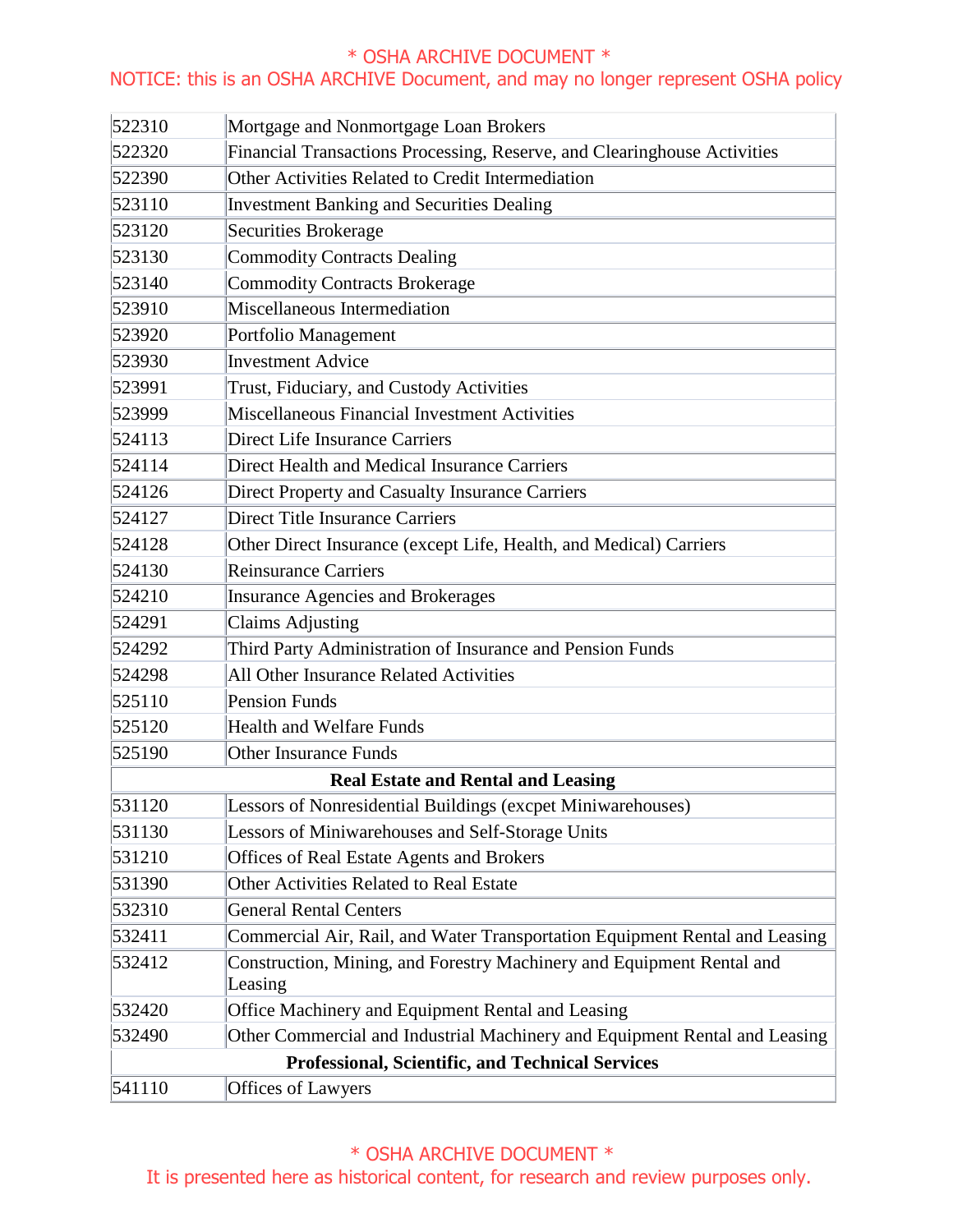## NOTICE: this is an OSHA ARCHIVE Document, and may no longer represent OSHA policy

| 541120 | <b>Offices of Notaries</b>                                                                         |
|--------|----------------------------------------------------------------------------------------------------|
| 541191 | <b>Title Abstract and Settlement Offices</b>                                                       |
| 541199 | All Other Legal Services                                                                           |
| 541211 | <b>Offices of Certified Public Accountants</b>                                                     |
| 541213 | <b>Tax Preparation Services</b>                                                                    |
| 541214 | <b>Payroll Services</b>                                                                            |
| 541219 | <b>Other Accounting Services</b>                                                                   |
| 541310 | <b>Architectural Services</b>                                                                      |
| 541320 | Landscape Architectural Services                                                                   |
| 541330 | <b>Engineering Services</b>                                                                        |
| 541340 | <b>Drafting Services</b>                                                                           |
| 541350 | <b>Building Inspection Services</b>                                                                |
| 541360 | Geophysical Surveying and Mapping Services                                                         |
| 541370 | Surveying and Mapping (except Geophysical) Services                                                |
| 541380 | <b>Testing Laboratories</b>                                                                        |
| 541410 | <b>Interior Design Services</b>                                                                    |
| 541420 | <b>Industrial Design Services</b>                                                                  |
| 541430 | <b>Graphic Design Services</b>                                                                     |
| 541490 | <b>Other Specialized Design Services</b>                                                           |
| 541511 | <b>Custom Computer Programming Services</b>                                                        |
| 541512 | <b>Computer Systems Design Services</b>                                                            |
| 541513 | <b>Computer Facilities Management Services</b>                                                     |
| 541519 | <b>Other Computer Related Services</b>                                                             |
| 541611 | Administrative Management and General Management Consulting Services                               |
| 541612 | Human Resources Consulting Services                                                                |
| 541613 | <b>Marketing Consulting Services</b>                                                               |
| 541614 | Process, Physical Distribution, and Logistics Consulting Services                                  |
| 541618 | <b>Other Management Consulting Services</b>                                                        |
| 541620 | <b>Environmental Consulting Services</b>                                                           |
| 541690 | Other Scientific and Technical Consulting Services                                                 |
| 541711 | Research and Development in Biotechnology                                                          |
| 541712 | Research and Development in the Physical, Engineering, and Life Sciences<br>(except Biotechnology) |
| 541720 | Research and Development in the Social Sciences and Humanities                                     |
| 541810 | <b>Advertising Agencies</b>                                                                        |
| 541820 | <b>Public Relations Agencies</b>                                                                   |
| 541830 | Media Buying Agencies                                                                              |
| 541840 | Media Representatives                                                                              |

# \* OSHA ARCHIVE DOCUMENT \*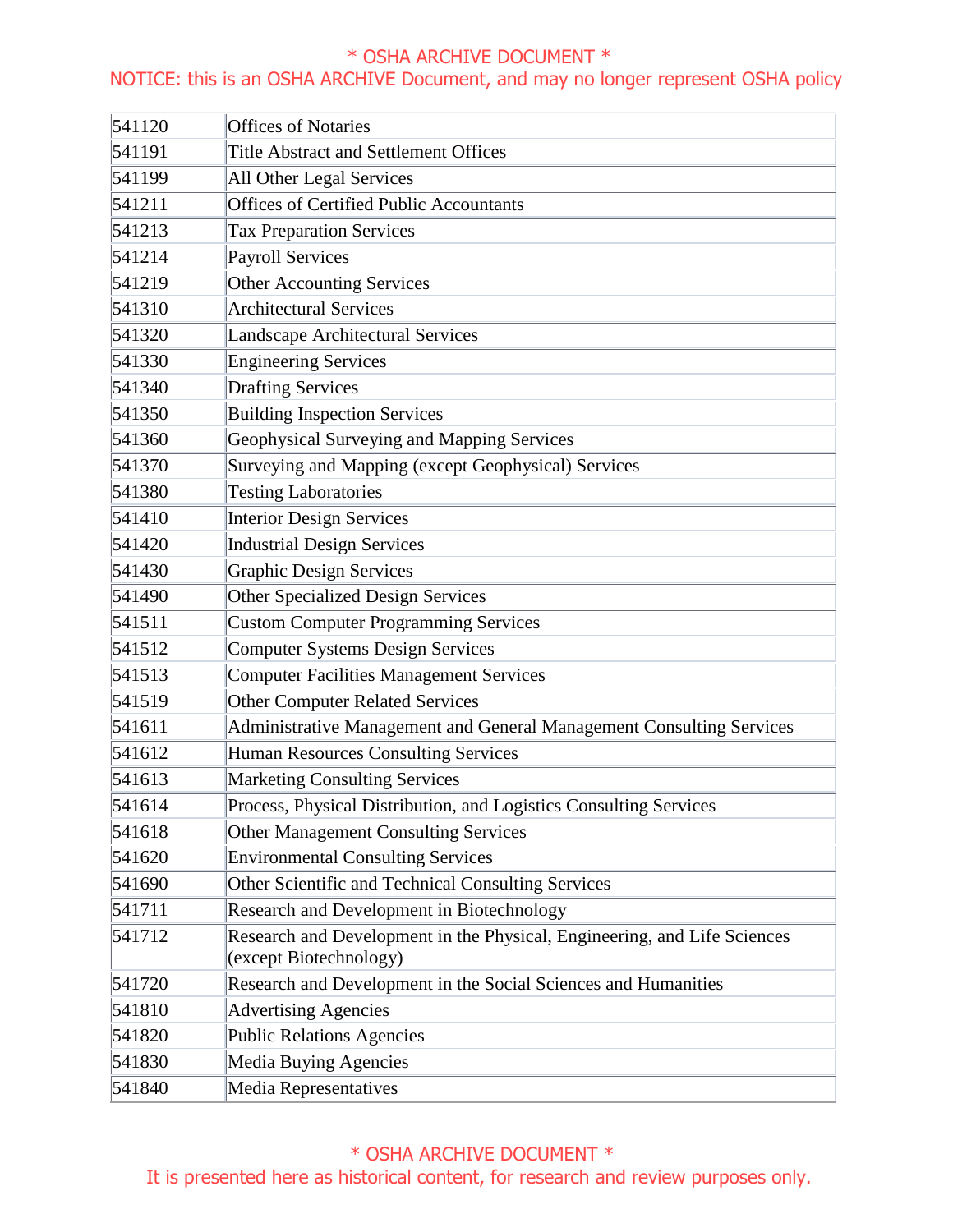## NOTICE: this is an OSHA ARCHIVE Document, and may no longer represent OSHA policy

| 541850                                         | Display Advertising                                        |  |  |
|------------------------------------------------|------------------------------------------------------------|--|--|
| 541860                                         | <b>Direct Mail Advertising</b>                             |  |  |
| 541870                                         | <b>Advertising Material Distribution Services</b>          |  |  |
| 541890                                         | Other Services Related to Advertising                      |  |  |
| 541910                                         | Marketing Research and Public Opinion Polling              |  |  |
| 541921                                         | Photography Studios, Portrait                              |  |  |
| 541922                                         | <b>Commercial Photography</b>                              |  |  |
| 541930                                         | <b>Translation and Interpretation Services</b>             |  |  |
| 541940                                         | <b>Veterinary Services</b>                                 |  |  |
| 541990                                         | All Other Professional, Scientific, and Technical Services |  |  |
| <b>Management of Companies and Enterprises</b> |                                                            |  |  |
| 551111                                         | <b>Offices of Bank Holding Companies</b>                   |  |  |
| 551112                                         | <b>Offices of Other Holding Companies</b>                  |  |  |
| 551114                                         | Corporate, Subsidiary, and Regional Managing Offices       |  |  |
| <b>Administrative and Support and Waste</b>    |                                                            |  |  |
| 561110                                         | Office Administrative Services                             |  |  |
| 561311                                         | <b>Employment Placement Agencies</b>                       |  |  |
| 561312                                         | <b>Executive Search Services</b>                           |  |  |
| 561320                                         | <b>Temporary Help Services</b>                             |  |  |
| 561330                                         | <b>Professional Employer Organizations</b>                 |  |  |
| 561410                                         | <b>Document Preparation Services</b>                       |  |  |
| 561421                                         | <b>Telephone Answering Services</b>                        |  |  |
| 561422                                         | Telemarketing Bureaus and Other Contact Centers            |  |  |
| 561431                                         | <b>Private Mail Centers</b>                                |  |  |
| 561439                                         | Other Business Service Centers (including Copy Shops)      |  |  |
| 561440                                         | <b>Collection Agencies</b>                                 |  |  |
| 561450                                         | <b>Credit Bureaus</b>                                      |  |  |
| 561491                                         | <b>Repossession Services</b>                               |  |  |
| 561492                                         | Court Reporting and Stenotype Services                     |  |  |
| 561499                                         | All Other Business Support Services                        |  |  |
| 561510                                         | <b>Travel Agencies</b>                                     |  |  |
| 561520                                         | <b>Tour Operators</b>                                      |  |  |
| 561591                                         | <b>Convention and Visitors Bureaus</b>                     |  |  |
| 561599                                         | All Other Travel Arrangement and Reservation Services      |  |  |
| 561611                                         | <b>Investigation Services</b>                              |  |  |
| 561612                                         | <b>Security Guards and Patrol Services</b>                 |  |  |
| 561621                                         | Security Systems Services (except Locksmiths)              |  |  |
| 561622                                         | Locksmiths                                                 |  |  |

## \* OSHA ARCHIVE DOCUMENT \*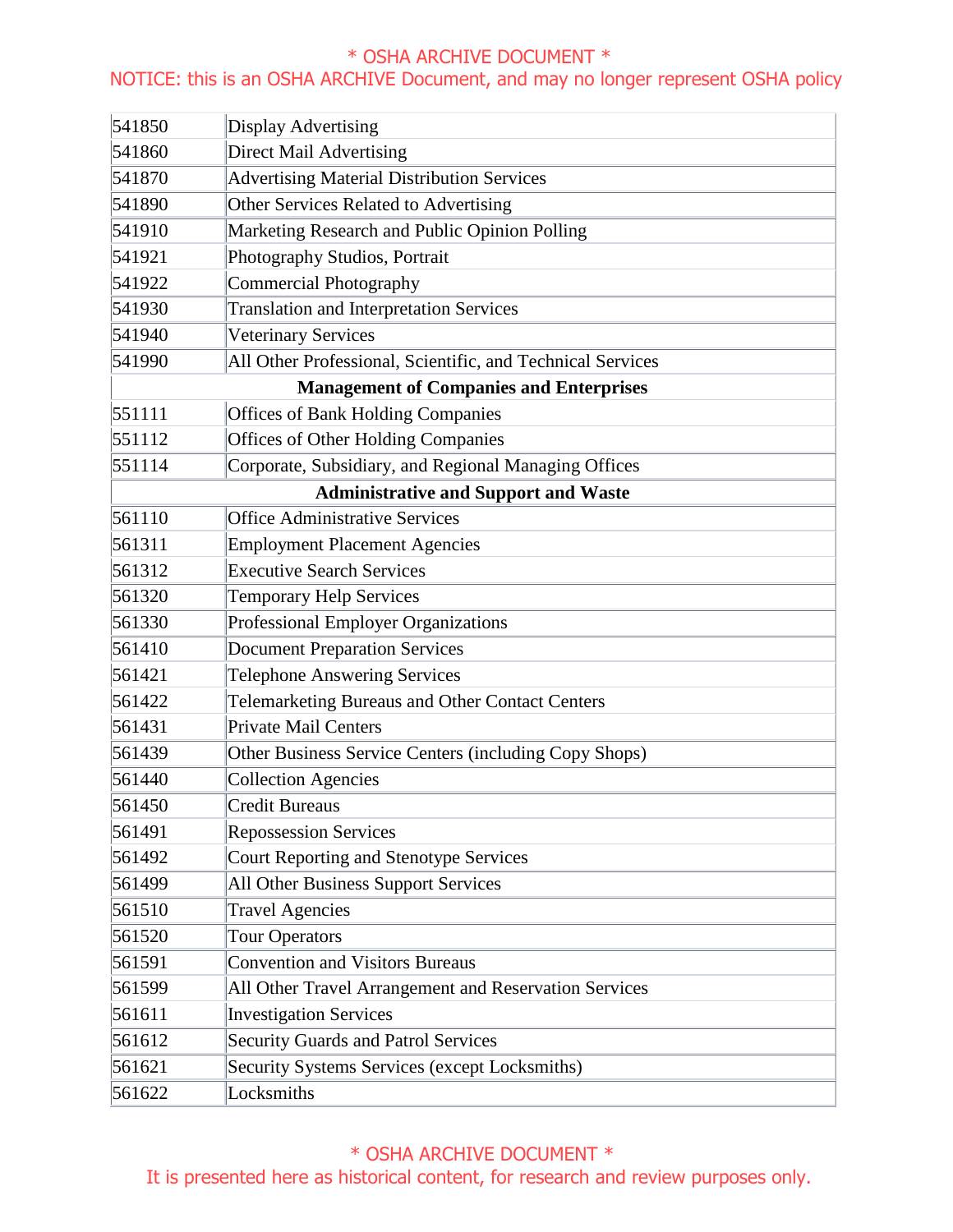## NOTICE: this is an OSHA ARCHIVE Document, and may no longer represent OSHA policy

| 561790                                   | Other Services to Buildings and Dwellings                                 |  |
|------------------------------------------|---------------------------------------------------------------------------|--|
| 561910                                   | Packaging and Labeling Services                                           |  |
| 561920                                   | Convention and Trade Show Organizers                                      |  |
| 561990                                   | <b>All Other Support Services</b>                                         |  |
| 562211                                   | Hazardous Waste Treatment and Disposal                                    |  |
| 562213                                   | Solid Waste Combustors and Incinerators                                   |  |
| 562910                                   | <b>Remediation Services</b>                                               |  |
| <b>Educational Services</b>              |                                                                           |  |
| 611110                                   | <b>Elementary and Secondary Schools</b>                                   |  |
| 611210                                   | <b>Junior Colleges</b>                                                    |  |
| 611310                                   | Colleges, Universities, and Professional Schools                          |  |
| 611410                                   | <b>Business and Secretarial Schools</b>                                   |  |
| 611420                                   | <b>Computer Training</b>                                                  |  |
| 611430                                   | Professional and Management Development Training                          |  |
| 611610                                   | <b>Fine Arts Schools</b>                                                  |  |
| 611620                                   | Sports and Recreation Instruction                                         |  |
| 611630                                   | Language Schools                                                          |  |
| 611691                                   | <b>Exam Preparation and Tutoring</b>                                      |  |
| 611692                                   | <b>Automobile Driving Schools</b>                                         |  |
| 611699                                   | All Other Miscellaneous Schools and Instruction                           |  |
| 611710                                   | <b>Educational Support Services</b>                                       |  |
| <b>Health Care and Social Assistance</b> |                                                                           |  |
| 621111                                   | Offices of Physicians (except Mental Health Specialists)                  |  |
| 621112                                   | Offices of Physicians, Mental Health Specialists                          |  |
| 621210                                   | <b>Offices of Dentists</b>                                                |  |
| 621310                                   | <b>Offices of Chiropractors</b>                                           |  |
| 621320                                   | Offices of Optometrists                                                   |  |
| 621330                                   | Offices of Mental Health Practitioners (except Physicians)                |  |
| 621340                                   | Offices of Physical, Occupational and Speech Therapists, and Audiologists |  |
| 621391                                   | <b>Offices of Podiatrists</b>                                             |  |
| 621399                                   | Offices of All Other Miscellaneous Health Practitioners                   |  |
| 621410                                   | <b>Family Planning Centers</b>                                            |  |
| 621420                                   | <b>Outpatient Mental Health and Substance Abuse Centers</b>               |  |
| 621491                                   | <b>HMO Medical Centers</b>                                                |  |
| 621492                                   | <b>Kidney Dialysis Centers</b>                                            |  |
| 621493                                   | <b>Freestanding Ambulatory Surgical and Emergency Centers</b>             |  |
| 621498                                   | All Other Outpatient Care Centers                                         |  |
| 621511                                   | <b>Medical Laboratories</b>                                               |  |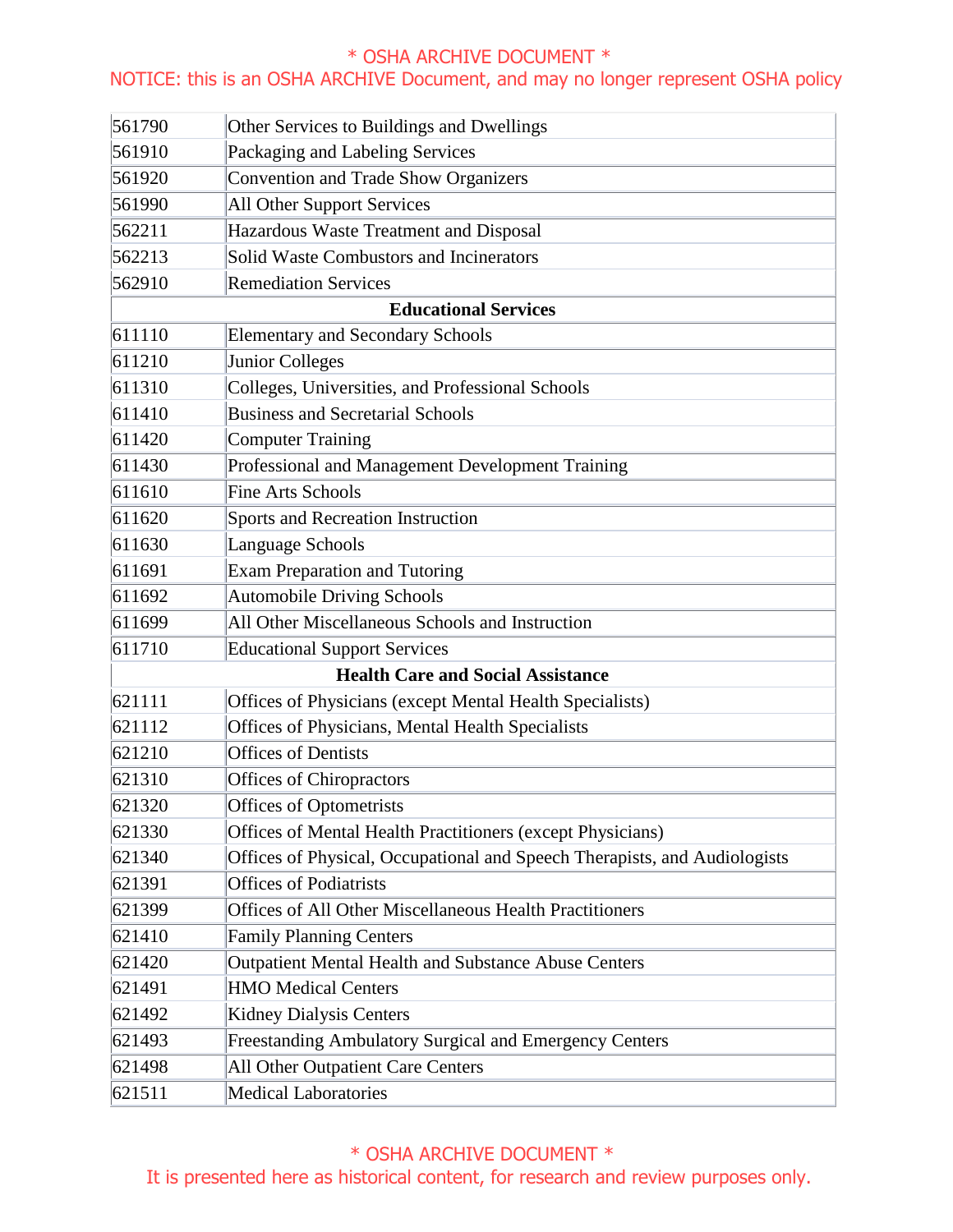## NOTICE: this is an OSHA ARCHIVE Document, and may no longer represent OSHA policy

| 621512                                     | <b>Diagnostic Imaging Centers</b>                                                                              |  |
|--------------------------------------------|----------------------------------------------------------------------------------------------------------------|--|
| 624110                                     | <b>Child and Youth Services</b>                                                                                |  |
| 624190                                     | Other Individual and Family Services                                                                           |  |
| 624230                                     | <b>Emergency and Other Relief Services</b>                                                                     |  |
| 624410                                     | <b>Child Day Care Services</b>                                                                                 |  |
| <b>Arts, Entertainment, and Recreation</b> |                                                                                                                |  |
| 711219                                     | <b>Other Spectator Sports</b>                                                                                  |  |
| 711310                                     | Promoters of Performing Arts, Sports, and Similar Events with Facilities                                       |  |
| 711320                                     | Promoters of Performing Arts, Sports, and Similar Events without Facilities                                    |  |
| 711410                                     | Agents and Managers for Artists, Athletes, Entertainers, and Other Public<br>Figures                           |  |
| 713940                                     | <b>Fitness and Recreational Sports Centers</b>                                                                 |  |
| 713950                                     | <b>Bowling Centers</b>                                                                                         |  |
| <b>Accommodation and Food Services</b>     |                                                                                                                |  |
| 721191                                     | <b>Bed-and-Breakfast Inns</b>                                                                                  |  |
| 721199                                     | All Other Traveler Accommodation                                                                               |  |
| 722110                                     | <b>Full-Service Restaurants</b>                                                                                |  |
| 722211                                     | <b>Limited-Service Restaurants</b>                                                                             |  |
| 722213                                     | <b>Snack and Nonalcoholic Beverage Bars</b>                                                                    |  |
| 722410                                     | Drinking Places (Alcoholic Beverages)                                                                          |  |
| <b>Other Services</b>                      |                                                                                                                |  |
| 811111                                     | <b>General Automotive Repair</b>                                                                               |  |
| 811112                                     | Automotive Exhaust System Repair                                                                               |  |
| 811113                                     | <b>Automotive Transmission Repair</b>                                                                          |  |
| 811118                                     | Other Automotive Mechanical and Electrical Repair and Maintenance                                              |  |
| 811121                                     | Automotive Body, Paint, and Interior Repair and Maintenance                                                    |  |
| 811122                                     | <b>Automotive Glass Replacement Shops</b>                                                                      |  |
| 811191                                     | Automotive Oil Change and Lubrication Shops                                                                    |  |
| 811192                                     | Car Washes                                                                                                     |  |
| 811198                                     | All Other Automotive Repair and Maintenance                                                                    |  |
| 811211                                     | <b>Consumer Electronics Repair and Maintenance</b>                                                             |  |
| 811212                                     | Computer and Office Machine Repair and Maintenance                                                             |  |
| 811213                                     | Communication Equipment Repair and Maintenance                                                                 |  |
| 811219                                     | Other Electronic and Precision Equipment Repair and Maintenance                                                |  |
| 811310                                     | Commercial and Industrial Machinery and Equipment (except Automotive and<br>Electronic) Repair and Maintenance |  |
| 812111                                     | <b>Barber Shops</b>                                                                                            |  |
| 812112                                     | <b>Beauty Salons</b>                                                                                           |  |

 \* OSHA ARCHIVE DOCUMENT \* It is presented here as historical content, for research and review purposes only.